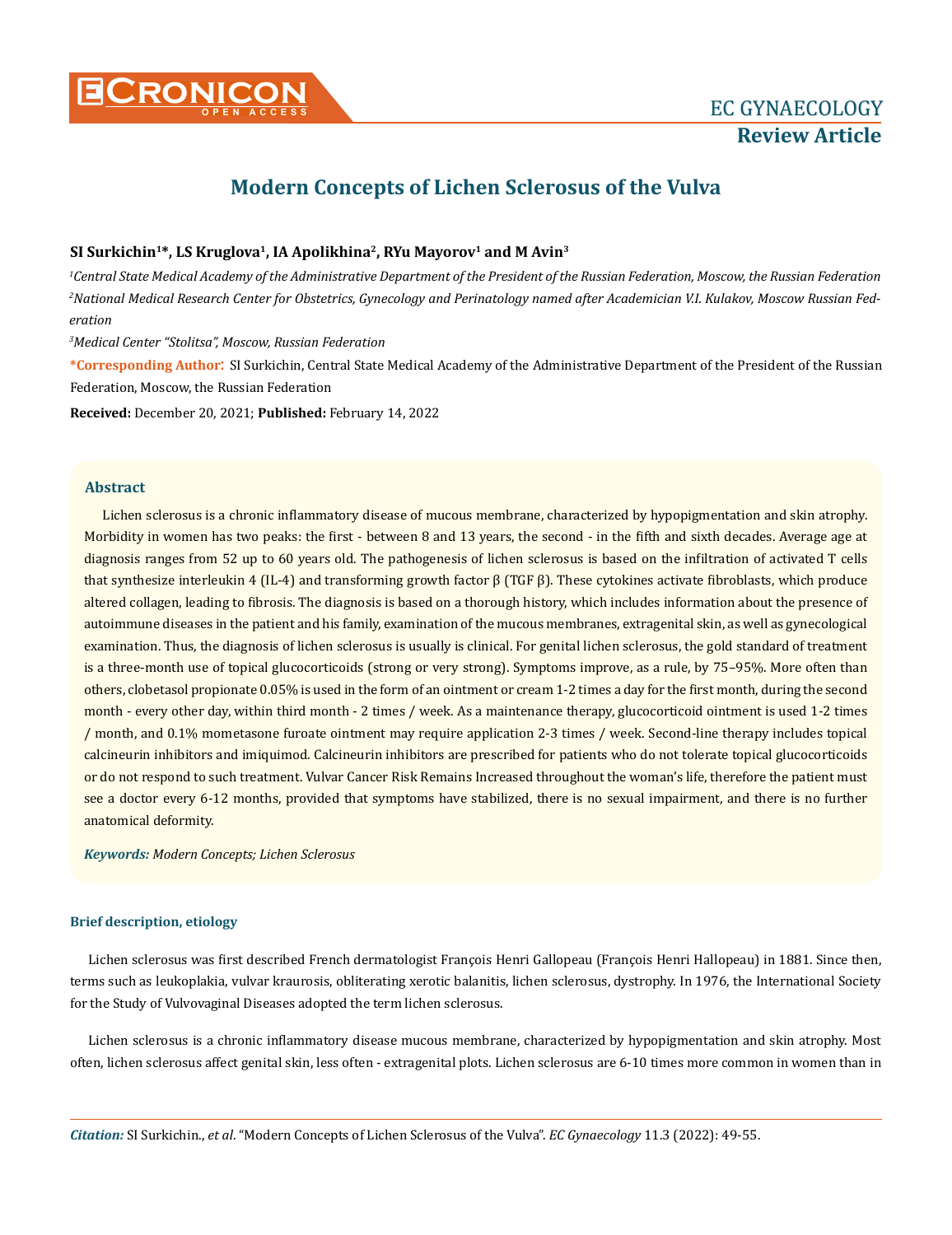men [1]. The disease can cause phimosis or scarring of the vaginal opening. Diagnosis is clinical, but often a biopsy is required to confirm it. The lichen sclerosus leads to the destruction of anatomical structures, functional disorders and has a potential risk malignant transformation. Treatment and long-term follow-up are mandatory.

Lichen sclerosus belong to the class of autoimmune diseases, however, its etiology is still unknown. Given the association with other autoimmune diseases, such as alopecia, vitiligo, autoimmune thyroiditis and pernicious anemia, the etiology of lichen sclerosus is probably multifactorial. The most common association is with autoimmune thyroiditis [2]. It is believed to be played role genetic predisposition, infectious agents (spirochetes), sex hormones and the Kebner phenomenon [3]. Studies have examined the role of both infectious agents such as Borrelia burgdorferi, human papillomaviruses, hepatitis C, Epstein – Barr viruses, however, no confirmation has been received [4-6].

With lichen sclerosus, autoantibodies to protein 1 of the extracellular matrix [7] and to the basal membrane (BP180 and BP230) (30–80% of cases) [8, 9], as well as antithyroid antibodies [10].

#### **Epidemiology**

The exact prevalence of lichen sclerosus is unknown, although in the literature it is reported that in the general population the indicator ranges from 1/1000 to 1/300 people [10]. In specialized centers for the treatment of vulvovaginal diseases, the indicator ranges from 7-26% [11]. Lichen sclerosus meets in patients of both sexes, but more often in women in a ratio with men from 1: 1 to 10: 1. Morbidity in women has two peaks: the first - between 8 and 13 years, the second - in the fifth and sixth decades. Average age at diagnosis ranges from 52 up to 60 years old. The lichen sclerosus is localized more often on the skin of the genitals - in 85-98% of cases, in the extragenital area - only in 15-20%. [2] Extragenital localization are extremely rare in childhood. The literature contains single descriptions of mucosal lesions oral cavity, the so-called lichen sclerosus oral cavity.

## **Pathogenesis, clinical presentation**

The pathogenesis of lichen sclerosus is based on the infiltration of activated T cells that synthesize interleukin 4 (IL-4) and transforming growth factor β (TGF β). These cytokines activate fibroblasts, which produce altered collagen, leading to fibrosis. In addition, a decrease in the number of capillaries, leading to vascular damage. Interleukin 1 (IL-1) and its receptor antagonist (IL-1ra) are also involved in the pathogenesis of lichen sclerosus, as well as an increase in the number of monoclonal T-lymphocytes CD4 +, T-dendritic lymphocytes CD1a + cells, macrophages, mast cells and a decrease in the number of T-lymphocytes CD3 + [12]. In the literature, there are also indications of an increase in the number of circulating autoantibodies of immunoglobulin G (IgG) against extracellular matrix protein 1 (ECM 1), which leads to the deposition of hyaline material in the dermis [13]. The lichen sclerosus has a specific histological picture, characterized by striated lymphocytic infiltration below the zone of skin edema and orthokeratotic hyperkeratosis. Histopathology results vary depending on the duration of the disease.

In the earlier stages of the lichen sclerosus, it manifests itself as a vacuolar degeneration of the basal layer, hyalinization of subepithelial collagen, decrease in elastic fibers in the upper dermis, and dilation of blood vessels under the basement membrane. With more old lesions, histology shows a reduced number of mononuclear cells and scattered islets of mononuclear cells in hyalinized dermis [12,13].

The lichen sclerosus most often affects the genital area, less often - extragenital. Typical lesions begin with sharply defined erythema, which then becomes hypopigmented, ivory white, "porcelain", with the appearance of sclerotic plaques. Plaque may subsequently thicken due to repeated excoriation. Itching is basic symptomatic and often worse at night. Other symptoms include telangiectasias, purpura, fissures, ulcers and swelling. Typical complaints include significant itching, local burning, pain, painful bowel movements. Constipation is more common in children. However, the disease can be asymptomatic.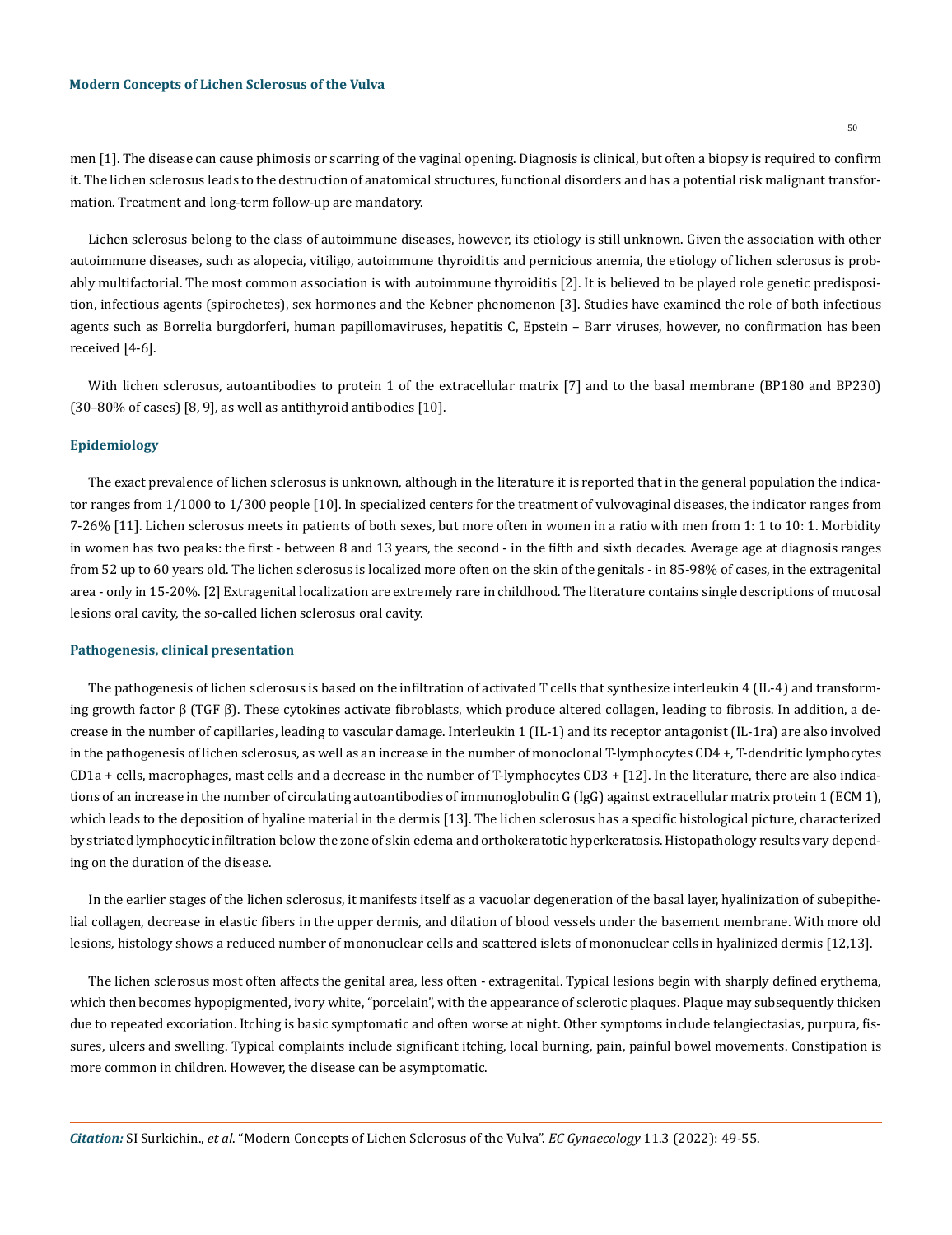The lesion begins around the periclitoral hood and varies from local to extensive, covering the entire area of the vulva, perineum and perianal part, giving it the characteristic appearance of a "sign keyhole ". The vagina and cervix remain intact. In girls, lichen clerosus use usually manifests itself as irritation and soreness that mimics sexual abuse. Extragenital lesions occur on any part of the skin and are usually asymptomatic, most often the areola are involved zone, neck, wrists, hips, upper back and shoulders. Clinical lesion of the oral mucosa manifests itself as bluish-white papules on the mucous membrane the shell of the cheek or under the tongue [1].

#### **Diagnostics**

The diagnosis is based on a thorough history, which includes information about the presence of autoimmune diseases in the patient and his family, examination of the mucous membranes, extragenital skin, as well as gynecological examination. Thus, the diagnosis of lichen sclerosus is usually is clinical. In some cases, it may biopsy done, but atypical histology does not exclude a diagnosis.

A biopsy should be performed if atypical clinical picture, with suspicion of malignancy and lack of response to the recommended firstline treatment of appropriate duration. Diagnosis of other autoimmune diseases is required in accordance with the symptoms identified in the study of thyroid function.

Foreskin adhesion can lead to phimosis and the subsequent disappearance of the clitoris and, as a consequence, the formation of smegmatic pseudocysts. Pseudocysts resulting from delayed smegma between the clitoris and the foreskin may enlarge, become painful, and become infected. In cases where over the urethra occur synechia or fusion of the labia minora, then urinary flow is impaired and / or recurrent urinary tract infections develop [14].

In addition, in 5% of cases, lichen sclerosus can be transformed into squamous cell carcinoma of the vulva [15]. Study P. Halonen., *et al.* [15] showed that the most pronounced risk of malignancy was recorded in the first year observation, although most cancers occurs after 5 years of observation. At the same time, women at the age of 30 had the highest risk of lichen sclerosus transformation into cancer, even though the disease develops more often in older women. The authors believe that the increased risk in the first year can be attributed to the fact that young women seek help for symptoms associated with vulvar cancer, but not with lichen sclerosus. The same study was the first to report a high risk of developing vaginal cancer and a low the risk of oral cavity and skin cancer [15].

The precancerous lesion associated with lichen sclerosus is a differentiated type of intraepithelial neoplasia of the vulva. This type of disease is cause of most types of vulvar cancer, although it is much less common (2 - 10% of cases) than squamous cell high grade intraepithelial neoplasia of the vulva (HSIL). The incidence of differentiated vulvar intraepithelial neoplasia may be underestimated due to LS underdiagnosis or due to rapidly progressing invasion [16,17]: the ten-year risk of progression is estimated at 18% [18]. Some studies suggest a weak association of lichen sclerosus with vulvar melanoma (including in children), basal cell and verrucous carcinoma [19].

#### **Treatment**

| <b>Treatment</b>          | <b>Effect</b>                                                                                         | Degree evidences |
|---------------------------|-------------------------------------------------------------------------------------------------------|------------------|
| Glucocorticoids           | Clobetasol propionate $(3 \text{ months}) -$<br>75% improvement<br>Full resolution of symptoms $-20%$ | $1+/A$           |
| Glucocorticoid Injections | 80% improvement after 4 injections                                                                    | $1 + /B$         |
| Estrogen                  | Ineffective                                                                                           |                  |
| Progesterone, 2% (8%)     | 10% (up to 60%) improvement                                                                           | $1+/A$           |
| Cyclosporine              | 20% improvement                                                                                       | 3/D              |

Currently, there is no single strategy that could be recommended for the treatment of lichen sclerosus [20].

*Citation:* SI Surkichin., *et al*. "Modern Concepts of Lichen Sclerosus of the Vulva". *EC Gynaecology* 11.3 (2022): 49-55.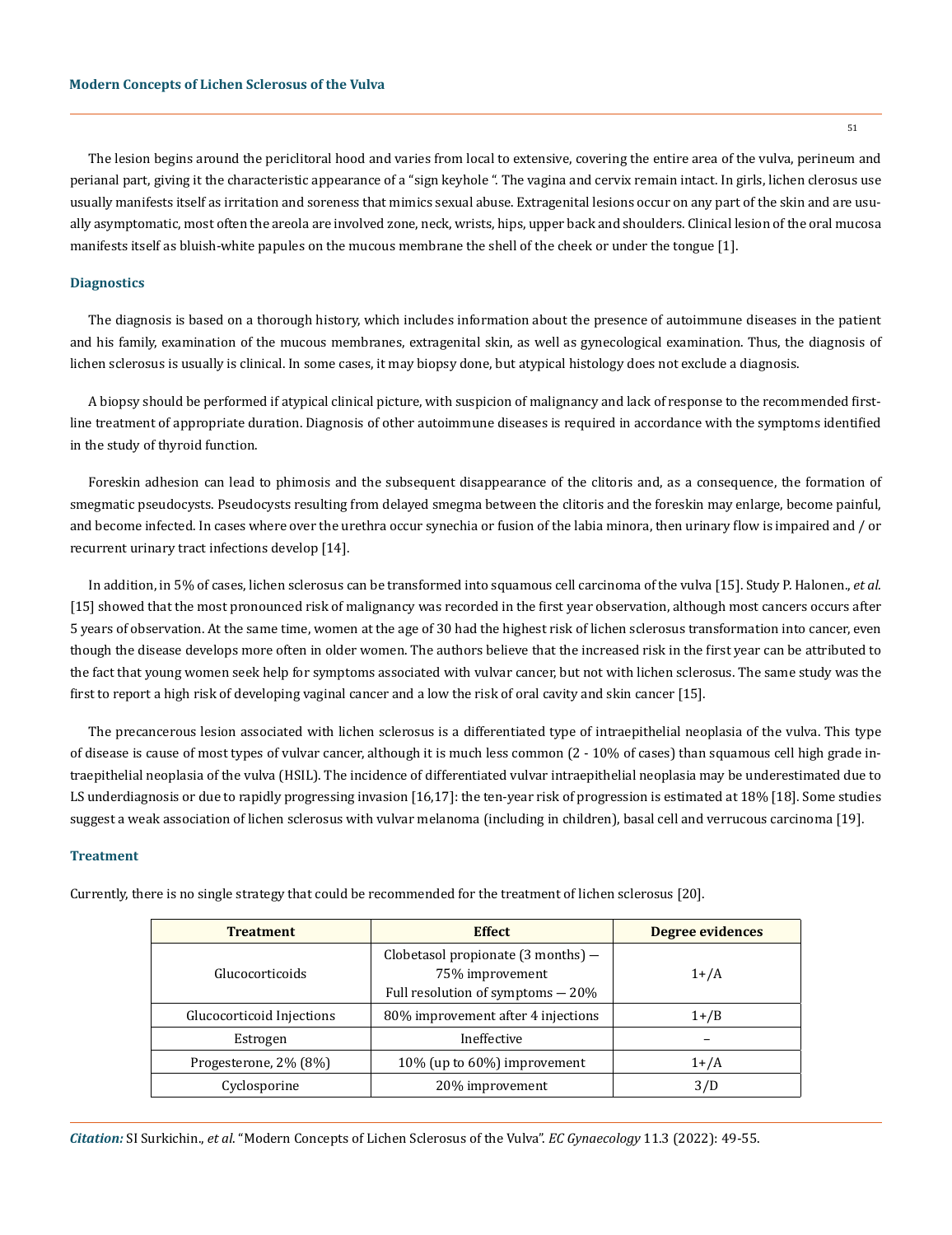| Tacrolimus, 0.1%, 0.03%    | 34% response after 12 weeks, 29%<br>partial response after 24 weeks.                                 | $1+$ /B-A  |
|----------------------------|------------------------------------------------------------------------------------------------------|------------|
| Pimecrolimus, 1%           | 70% complete response, 25% partial<br>relief of symptoms after 3 months                              | $1+$ /B    |
| Retinoids                  | 50-60% full response, 20-30% partial                                                                 | 3/D        |
| Calcipotriol               | No data available                                                                                    | $\equiv$   |
| Oxatomide                  | Itching relief                                                                                       | 3/D        |
| Moisturizing products      | 10% improvement                                                                                      | $2 + /3/D$ |
| DermaSilk (United Kingdom) | Fewer symptoms compared to cotton<br>products                                                        | $2+$ /C    |
| UVA1                       | There are reports of efficiency                                                                      |            |
| Photodynamic therapy       | There are reports of efficiency                                                                      | 3/D        |
| Glucocorticoids            | No data available                                                                                    |            |
| Retinoids                  | 35-85% efficiency                                                                                    | $1+$ /B    |
| Cyclosporine               | Effective                                                                                            | 3/D        |
| Methotrexate               | Effective                                                                                            | 3/D        |
| Hydroxyurea                | Effective                                                                                            | 3/D        |
| Fumarate                   | No data available                                                                                    |            |
| Antibiotics                | There are reports of efficiency                                                                      |            |
| Vitamin A/E                | Less effective than moisturizers                                                                     | ۳          |
| Vitamin B10                | No better than a placebo                                                                             |            |
| Surgery                    |                                                                                                      |            |
| Surgical excision          | Possible complications                                                                               |            |
| Perineotomy                | With vaginal stenosis, improvement of<br>quality of life in 80-90% of cases,<br>no long-term results | 3/D        |
| With laser                 | With symptomatic clitoral phimosis                                                                   | 3 D        |
| Stem cells                 | Further study is needed                                                                              |            |

*Table 1: Effectiveness of various methods of treating lichen sclerosus.*

The goal of treatment is to relieve symptoms, stop atrophy, prevention of scarring and anatomical distortions, as well as malignant transformation. Therapy includes general care, topical and systemic medications, and surgical procedures. It is important to inform the patient to avoid the use of irritating detergents such as like soap, and preferred emollient products, including including emollients to break the itch – irritation cycle [21]. In about 1/5 of cases, complete remission of the disease is observed. Girls usually get better with the onset of puberty, although scarring may not dissolve. In a significant number of cases later relapses occur [22]. Treatment inhibits the progression of atrophy and scarring. There are reports that women adhering to prescribed treatments, less are prone to developing vulvar cancer. These data confirm the need for treatment of lichen sclerosus of the vulva even in asymptomatic women, especially if they have progressive atrophy, cracks, hyperkeratosis and ecchymosis [23].

For genital lichen sclerosus, the gold standard of treatment is a three-month use of topical glucocorticoids (strong or very strong). Symptoms improve, as a rule, by 75–95%. More often than others, clobetasol propionate 0.05% is used in the form of an ointment or cream 1-2 times a day for the first month, during the second month - every other day, within third month - 2 times / week. [24]. Super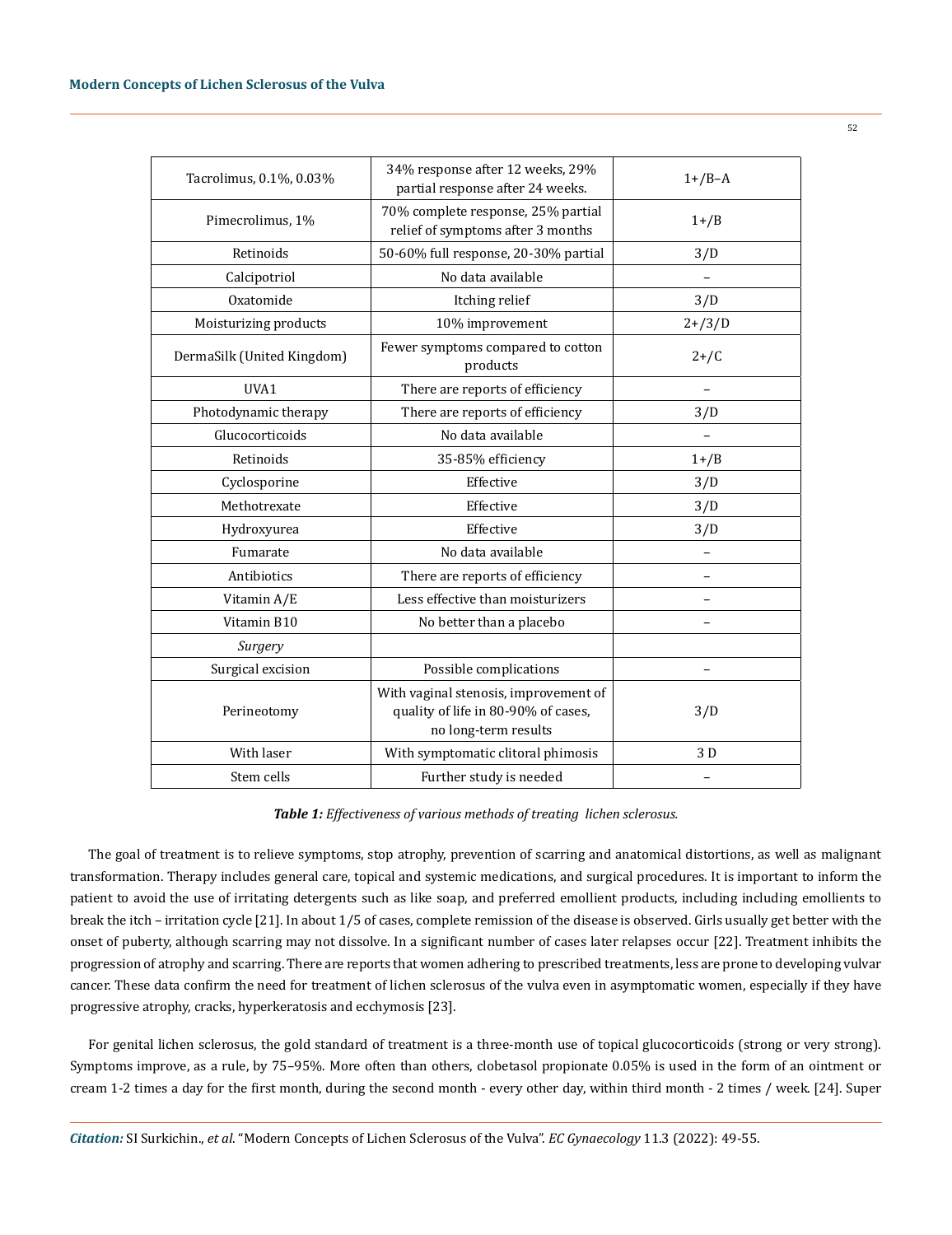strong steroids cannot be used in daily regimens more than 3-4 weeks. not only due to the risk of complications, but also the risk of developing tachyphylaxis. There appears to be no benefit to using glucocorticoids more than once daily. Ointment bases preferable to cream, since the latter are more often lead to sensitization and irritation [25].

As a maintenance therapy, glucocorticoid ointment is used 1 - 2 times / month, and 0.1% mometasone furoate ointment may require application 2 - 3 times / week. [20]. Women should be advised that the maximum acceptable dosage for this topical glucocorticosteroid is 60 - 120 g / year. Considering that every application (half of the "fingertip") is equivalent to 0.25 g, the maximum number of days per year for using the LS is about 240, or 2/3 [20].

Second-line therapy includes topical calcineurin inhibitors and imiquimod. Calcineurin inhibitors are prescribed for patients who do not tolerate topical glucocorticoids or do not respond to such treatment. Despite the proven safety of their daily use during 6 months, there are concerns about the possible increased risk of malignant neoplasms. It may take up to 12 weeks to achieve remission of lichen sclerosus. Calcineurin inhibitors have been shown to effectively control the signs and symptoms of lichen sclerosus, however corticosteroids appear to allow achieve an effect with a greater likelihood of complete remission [26]. Systemic methods of treatment are used for severe, forms of lichen sclerosus that do not respond to local treatment. Glucocorticoids have been shown to be effective in only one research when used in conjunction with methotrexate. Other treatment options include retinoids (acitretin, isotretinoin, or etretinate), methotrexate, and cyclosporine. Before you start taking one of these lichen sclerosus, the diagnosis must be confirmed biopsy, and treatment should be initiated by a physician specializing in vulvar disease [20]. In women with vulvar lichen sclerosus and local pain that persists despite treatment with glucocorticoids, oral tricyclic antidepressants (amitriptyline, desipramine, nortriptyline) help reduce discomfort at a dose of 10 mg, which is lower than with treatment depression, however, for a lasting effect, the duration treatment is up to several weeks. Surgical intervention is used exclusively for the treatment of complications, since the disease tends to relapse after excision or even tissue transplantation (40 - 50% cases) [27].

Indications for vulva surgery in women with lichen sclerosus usually fit into one of 4 categories: treatment precancerous or malignant lesions; dysfunction of the urinary tract; sexual dysfunction; acute infection. With extragenital lichen sclerosus, therapeutic options are limited and include phototherapy, topical steroids, 0.1% tacrolimus ointment, and systemic steroids or methotrexate. Patient monitoring required (table) [28]. Since lichen sclerosus cannot be completely cured, disease progression must be monitored. It is believed that it is possible to achieve complete resolution of ecchymosis and thickening of the skin, however with its paleness. it is impossible to cope today [24].

The first visit from the start of lichen sclerosus treatment should be no later than 3 months, and the next - no later than 6 months.

## **Conclusion**

Vulvar Cancer Risk Remains Increased throughout the woman's life, therefore the patient must see a doctor every 6-12 months, provided that symptoms have stabilized, there is no sexual impairment, and there is no further anatomical deformity. Otherwise, you must immediately see a doctor. Visits should be more frequent if intraepithelial neoplasia is diagnosed vulva. Ideally for monitoring the development of the disease the filing cabinet must contain photographs taken in dynamics.

#### **Additionally**

Funding source. This study was not supported by any external sources of funding. Competing interests. The authors declare that they have no competing interests. Author contribution. All authors made a substantial contribution to the conception of the work, acquisition, analysis, interpretation of data for the work, drafting and revising the work, final approval of the version to be published and agree to be accountable for all aspects of the work.

*Citation:* SI Surkichin., *et al*. "Modern Concepts of Lichen Sclerosus of the Vulva". *EC Gynaecology* 11.3 (2022): 49-55.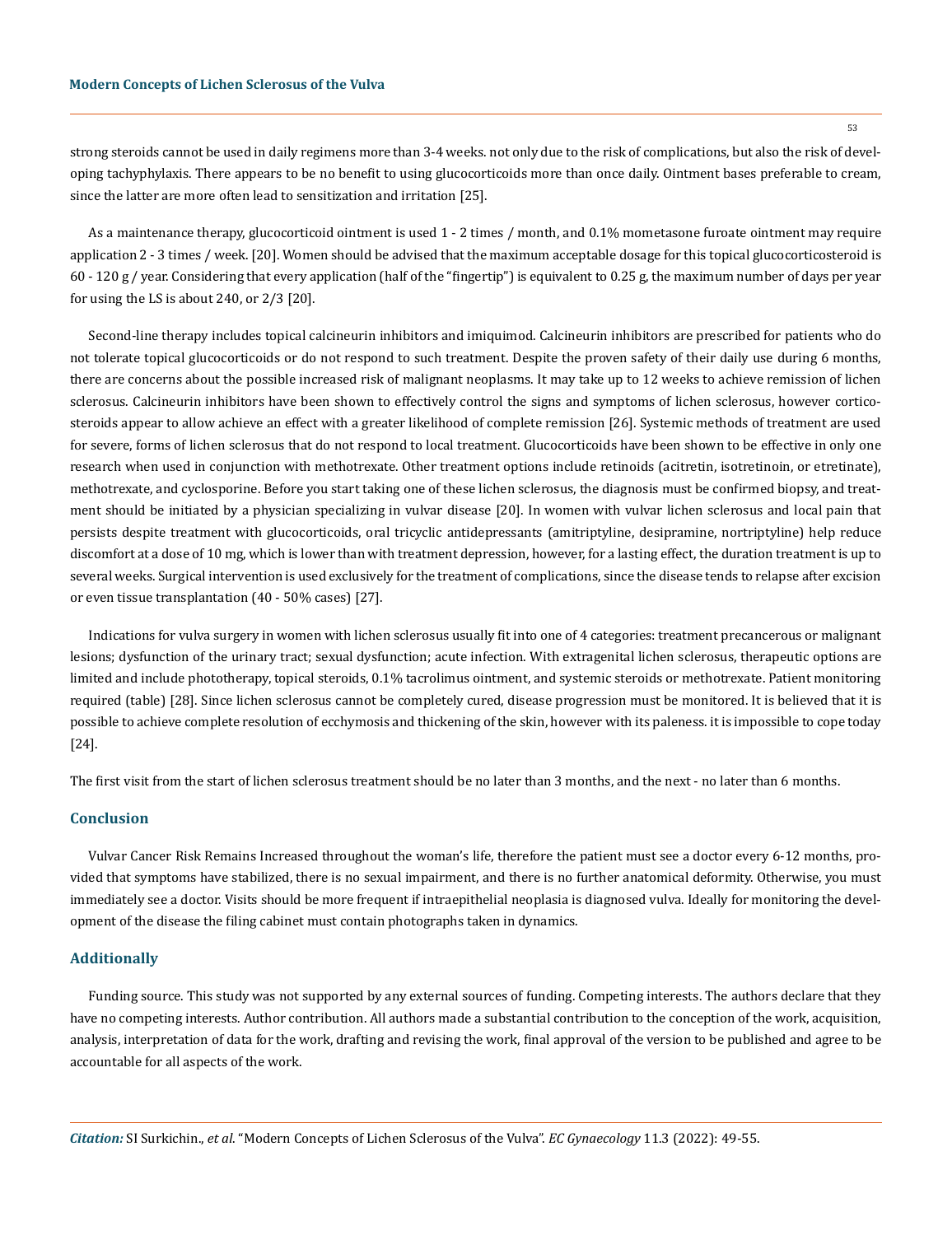## **Bibliography**

- 1. [Powell JJ and Wojnarowska F. "Lichen sclerosus".](https://pubmed.ncbi.nlm.nih.gov/10348006/) *Lancet* 353.9166 (1999): 1777-1783.
- 2. [Birenbaum DL and Young RC. "High prevalence of thyroid disease in patients with lichen sclerosus".](https://pubmed.ncbi.nlm.nih.gov/17286064/) *JRM-The Journal of Reproductive Medicine* [52.1 \(2007\): 28-30.](https://pubmed.ncbi.nlm.nih.gov/17286064/)
- 3. Bercaw-Pratt JL., *et al*[. "North American Society for Pediatric and Adolescent Gynecology. Clinical recommendation: pediatric lichen](https://pubmed.ncbi.nlm.nih.gov/24602304/)  sclerosus". *[Journal of Pediatric and Adolescent Gynecology](https://pubmed.ncbi.nlm.nih.gov/24602304/)* 27.2 (2014): 111-116.
- 4. [Eisendle K. "Possible role of Borrelia burgdorferi sensu lato infection in lichen sclerosus".](https://pubmed.ncbi.nlm.nih.gov/18490585/) *Archives of Dermatological* 144.5 (2008): [591-598.](https://pubmed.ncbi.nlm.nih.gov/18490585/)
- 5. Powell J., *et al*[. "Genital carriage of human papilloma virus \(HPV\) DNA n prepubertal girls with and without vulval disease".](https://pubmed.ncbi.nlm.nih.gov/12787264/) *Pediatric Dermatology* [20.3 \(2003\): 191-194.](https://pubmed.ncbi.nlm.nih.gov/12787264/)
- 6. [Bunker C and Shim T. "Male genital lichen sclerosus".](https://www.ncbi.nlm.nih.gov/pmc/articles/PMC4372901/) *Indian Journal of Dermatology* 60.2 (2015): 111-117.
- 7. Oyama N., *et al*[. "Development of antigen-specific ELISA for circulating autoantibodies to extracellular matrix protein 1 in lichen](https://pubmed.ncbi.nlm.nih.gov/15173881/)  sclerosus". *[Journal of Clinical Investigation](https://pubmed.ncbi.nlm.nih.gov/15173881/)* 113.11 (2004): 1550-1559.
- 8. Howard A., *et al*[. "Circulating basement membrane zone antibodies are found in lichen sclerosus of the vulva".](https://pubmed.ncbi.nlm.nih.gov/14961902/) *Australasian Journal of Dermatology* [45.1 \(2004\): 12-15.](https://pubmed.ncbi.nlm.nih.gov/14961902/)
- 9. Strittmatter HJ., *et al*[. "Calcineurin antagonists in vulvar lichen sclerosus".](https://pubmed.ncbi.nlm.nih.gov/16830155/) *Archives of Gynecology and Obstetrics* 274.5 (2006): 266- [270.](https://pubmed.ncbi.nlm.nih.gov/16830155/)
- 10. Kreuter A., *et al*[. "Association of autoimmune diseases with lichen sclerosus in 532 male and female patients".](https://www.researchgate.net/publication/233886839_Association_of_Autoimmune_Diseases_with_Lichen_Sclerosus_in_532_Male_and_Female_Patients) *Acta Dermato-Venereologica* [93.2 \(2013\): 238-241.](https://www.researchgate.net/publication/233886839_Association_of_Autoimmune_Diseases_with_Lichen_Sclerosus_in_532_Male_and_Female_Patients)
- 11. Goldstein AT., *et al*[. "Prevalence of vulvar lichen sclerosus in a general gynecology practice".](https://www.researchgate.net/publication/7629792_Prevalence_of_vulvar_lichen_sclerosus_in_a_general_gynecology_practice) *JRM-The Journal of Reproductive Medicine*  [50.7 \(2005\): 477-480.](https://www.researchgate.net/publication/7629792_Prevalence_of_vulvar_lichen_sclerosus_in_a_general_gynecology_practice)
- 12. [Pérez-López FR and Vieira-Baptista P. "Lichen sclerosus in women: a review".](https://www.tandfonline.com/doi/abs/10.1080/13697137.2017.1343295?journalCode=icmt20) *Climacteric* 20.4 (2017): 339-347.
- 13. [Fistarol SK and Itin PH. "Diagnosis and treatment of lichen sclerosus: an update".](https://pubmed.ncbi.nlm.nih.gov/23329078/) *American Journal of Clinical Dermatology* 14.1 [\(2013\): 27-47.](https://pubmed.ncbi.nlm.nih.gov/23329078/)
- 14. Flynn AN., *et al*[. "Patient satisfaction of surgical treatment of clitoral phimosis and labial adhesions caused by lichen sclerosus".](https://www.ncbi.nlm.nih.gov/pmc/articles/PMC4721030/) *The [Journal of Sexual Medicine](https://www.ncbi.nlm.nih.gov/pmc/articles/PMC4721030/)* 3.4 (2015): 251-255.
- 15. Halonen P., *et al*[. "Lichen sclerosus and risk of cancer".](https://pubmed.ncbi.nlm.nih.gov/28124469/) *International Journal of Cancer* 140.9 (2017): 1998-2002.
- 16. Van de Nieuwenhof HP., *et al*[. "Review of squamous premalignant vulvar lesions".](https://pubmed.ncbi.nlm.nih.gov/22716003/) *Critical Reviews in Oncology/Hematology* 68.2 [\(2008\): 131-156.](https://pubmed.ncbi.nlm.nih.gov/22716003/)
- 17. Bornstein J., *et al*[. "The 2015 International Society for the Study of Vulvovaginal Disease \(ISSVD\) terminology of vulvar squamous](https://pubmed.ncbi.nlm.nih.gov/26704327/)  intraepithelial lesions". *[Journal of Lower Genital Tract Disease](https://pubmed.ncbi.nlm.nih.gov/26704327/)* 20.1 (2016): 11-14.
- 18. Leeker MC., *et al*[. "Lichen sclerosus: incidence and risk of vulvar squamous cell carcinoma".](https://pubmed.ncbi.nlm.nih.gov/27257093/) *Cancer Epidemiology, Biomarkers and Prevention* [25.8 \(2016\): 1224-1230.](https://pubmed.ncbi.nlm.nih.gov/27257093/)
- 19. La SM., *et al*[. "Vulvar melanoma associated with lichen sclerosus in a child: case report and literature review".](https://pubmed.ncbi.nlm.nih.gov/27040997/) *Pediatric Dermatology* [33.3 \(2016\): e190-194.](https://pubmed.ncbi.nlm.nih.gov/27040997/)

*Citation:* SI Surkichin., *et al*. "Modern Concepts of Lichen Sclerosus of the Vulva". *EC Gynaecology* 11.3 (2022): 49-55.